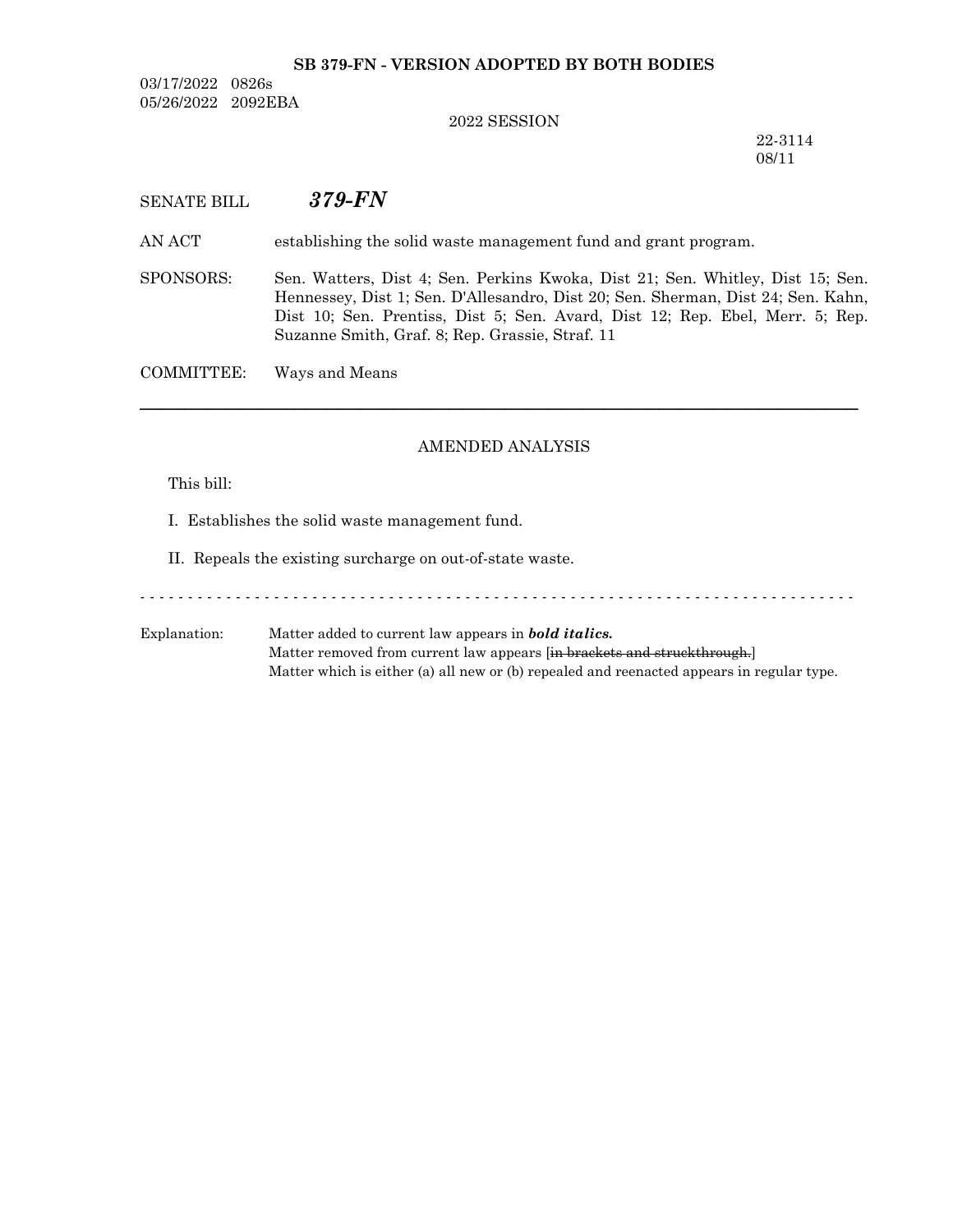#### **SB 379-FN - VERSION ADOPTED BY BOTH BODIES**

03/17/2022 0826s 05/26/2022 2092EBA

> 22-3114 08/11

## STATE OF NEW HAMPSHIRE

*In the Year of Our Lord Two Thousand Twenty Two*

AN ACT establishing the solid waste management fund and grant program.

*Be it Enacted by the Senate and House of Representatives in General Court convened:*

1 New Chapter; Solid Waste Management Fund. Amend RSA by inserting after chapter 149-Q the following new chapter: 1 2

| $\,3$            | CHAPTER 149-R                                                                                        |  |  |  |  |  |  |
|------------------|------------------------------------------------------------------------------------------------------|--|--|--|--|--|--|
| $\overline{4}$   | SOLID WASTE MANAGEMENT FUND                                                                          |  |  |  |  |  |  |
| 5                | $149 - R:1$<br>Findings and Purpose. The general court finds that the proper and integrated          |  |  |  |  |  |  |
| $\,6\,$          | management of solid waste under RSA 149-M, including the enhancement of waste and waste              |  |  |  |  |  |  |
| $\overline{7}$   | diversion methods, has become a matter of great concern. The general court hereby declares that      |  |  |  |  |  |  |
| $8\phantom{1}$   | the purpose of RSA 149-R is to assist communities, businesses, and the general public with their     |  |  |  |  |  |  |
| $\boldsymbol{9}$ | efforts to improve solid waste reduction and diversion activities.                                   |  |  |  |  |  |  |
| 10               | 149-R:2 Definitions. In this chapter:                                                                |  |  |  |  |  |  |
| 11               | I. "Commissioner" means the commissioner of the department of environmental services.                |  |  |  |  |  |  |
| 12               | II. "Department" means the department of environmental services.                                     |  |  |  |  |  |  |
| 13               | III. "Fund" means the solid waste management fund established under RSA 149-R:3.                     |  |  |  |  |  |  |
| 14               | IV. "Solid waste" means solid waste as defined in RSA 149-M:4, XXII.                                 |  |  |  |  |  |  |
| 15               | 149-R:3 New Hampshire Solid Waste Management Fund and Grant Program Established.                     |  |  |  |  |  |  |
| 16               | I. There is hereby established the New Hampshire solid waste management fund to be used              |  |  |  |  |  |  |
| 17               | for the purposes of this chapter.                                                                    |  |  |  |  |  |  |
| 18               | This non-lapsing, revolving special fund is hereby continuously appropriated to be<br>H.             |  |  |  |  |  |  |
| 19               | expended by the department in accordance with this chapter. The state treasurer shall invest the     |  |  |  |  |  |  |
| 20               | moneys deposited in accordance with RSA 6:8. Any earnings on fund moneys shall be added to the       |  |  |  |  |  |  |
| 21               | fund.                                                                                                |  |  |  |  |  |  |
| $22\,$           | 149-R:4 Purpose and Use of the Fund.                                                                 |  |  |  |  |  |  |
| 23               | $I_{\cdot}$<br>The fund shall be used to provide matching grant funding to New Hampshire             |  |  |  |  |  |  |
| 24               | municipalities, private entities, and businesses for projects that will provide a demonstrated,      |  |  |  |  |  |  |
| $25\,$           | significant improvement in waste diversion methods and contribute to a reduction of wastes,          |  |  |  |  |  |  |
| 26               | including hazardous waste materials, requiring disposal, including a regional or municipal materials |  |  |  |  |  |  |
| 27               | recovery facility operated by a public or private entity, and other regional recycling efforts.      |  |  |  |  |  |  |
| 28               | The fund may be used to hire consultants or contractors, or to pay other necessary<br>$\Pi$ .        |  |  |  |  |  |  |
| 29               | expenses directly associated with approved activities in this chapter.                               |  |  |  |  |  |  |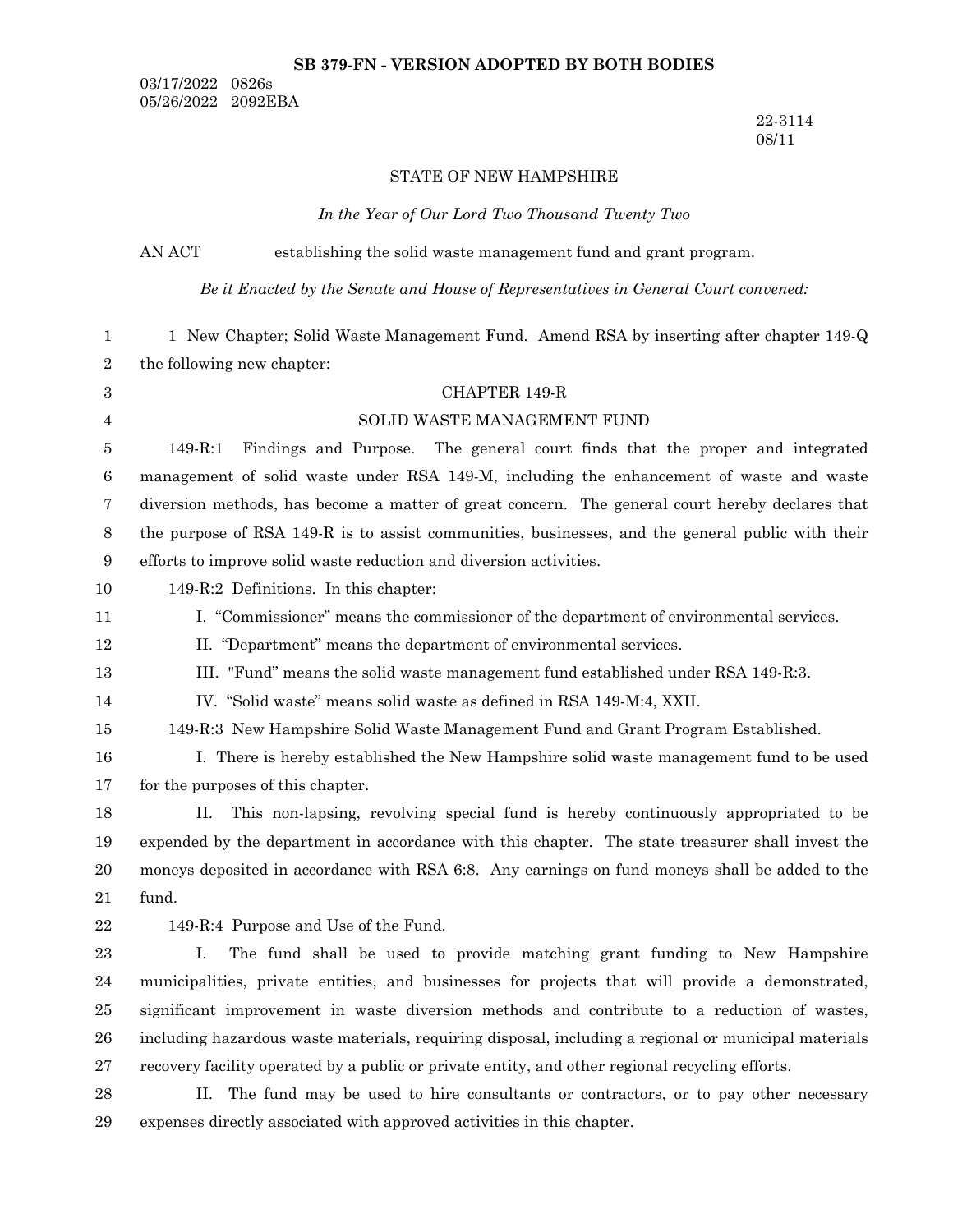#### **SB 379-FN - VERSION ADOPTED BY BOTH BODIES - Page 2 -**

| $\mathbf 1$ | III. The department is authorized to solicit funds from the United States Environmental               |  |  |  |  |  |  |
|-------------|-------------------------------------------------------------------------------------------------------|--|--|--|--|--|--|
| $\sqrt{2}$  | Protection Agency or other agencies that are targeted for making grants consistent with this section. |  |  |  |  |  |  |
| 3           | Such funds, when received, may be deposited into the fund, and shall be used for the purposes         |  |  |  |  |  |  |
| 4           | described in this chapter.                                                                            |  |  |  |  |  |  |
| 5           | 149-R:5 Rulemaking. The commissioner shall adopt rules, after public hearing and pursuant to          |  |  |  |  |  |  |
| 6           | RSA 541-A, relative to administering matching grants pursuant to RSA 149-R:4, I.                      |  |  |  |  |  |  |
| 7           | 149-R:6 Biennial Report. The department shall include in its biennial report required under           |  |  |  |  |  |  |
| $8\,$       | RSA 149-M:29, II, information relative to the activities and finances of the solid waste management   |  |  |  |  |  |  |
| 9           | fund.                                                                                                 |  |  |  |  |  |  |
| 10          | 2 Administration of Solid Waste Management Fund RSA 149-M:6, XI is repealed and reenacted             |  |  |  |  |  |  |
| 11          | to read as follows:                                                                                   |  |  |  |  |  |  |
| 12          | XI. Administer the provisions of RSA 149-R.                                                           |  |  |  |  |  |  |
| 13          | 3 New Subparagraph; New Hampshire Solid Waste Management Fund. Amend RSA 6:12, I(b)                   |  |  |  |  |  |  |
| 14          | by inserting after subparagraph (382) the following new subparagraph:                                 |  |  |  |  |  |  |
| 15          | Moneys deposited in the New Hampshire solid waste management fund<br>(383)                            |  |  |  |  |  |  |
| 16          | established in RSA 149-R:3.                                                                           |  |  |  |  |  |  |
| 17          | 4 New Subparagraph; Information in Biennial Report. Amend RSA 149-M:29, II by inserting               |  |  |  |  |  |  |
| 18          | after subparagraph (i) the following new subparagraph:                                                |  |  |  |  |  |  |
| 19          | The activities and finances of the solid waste management fund, as required by RSA<br>(i)             |  |  |  |  |  |  |
| 20          | 149-R:6.                                                                                              |  |  |  |  |  |  |
| 21          | 5 Repeal. RSA 149-M:7, VII, relative to rulemaking relative to the out-of-state waste disposal        |  |  |  |  |  |  |
| 22          | surcharge, is repealed.                                                                               |  |  |  |  |  |  |
| 23          | 6 Effective Date. This act shall take effect July 1, 2022.                                            |  |  |  |  |  |  |